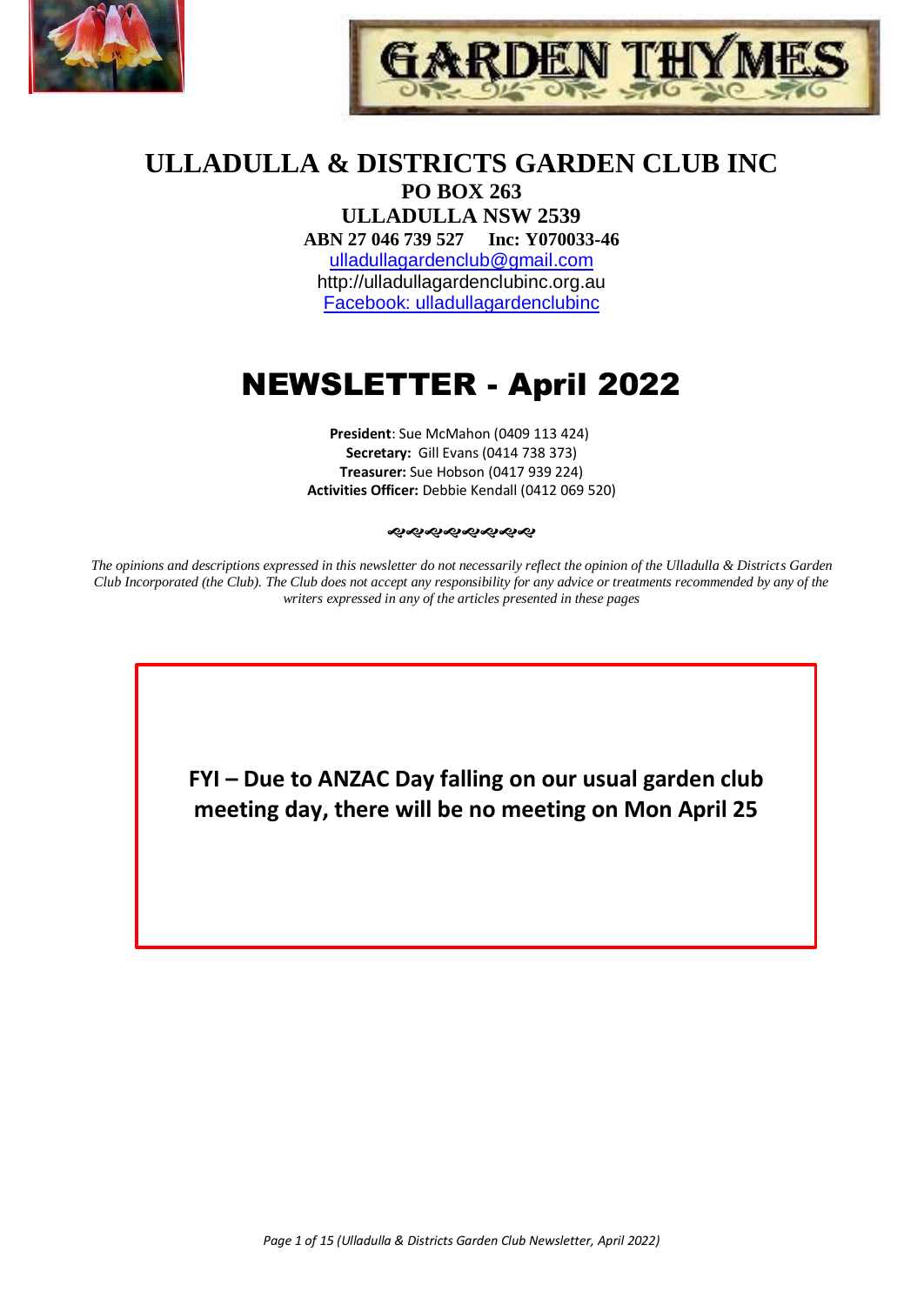### **New Members**

Please welcome new member/s:

#### 

### **Get Well Messages**

If you are aware of a member who is not well, or needs cheering up, **please let Chris Turner know on 0415 398 254**

#### **����������**

### **Banking Information – please note new details**

If you would prefer to pay electronically for membership or trips etc, you can - details as follows:

### **Westpac Ulladulla Branch BSB 032701 Account No 269025**

Please ensure you enter your surname and what the money is for in the description space i.e. Keegan, Fees

**You can also pay at meetings using our new EFTpos facility – please see further information in this newsletter.**

#### **ର୍ଦ୍ଧର୍ଶ୍ୟକ୍ରମ୍ବର**

### **Contact Details**

If you have recently changed your address, telephone number or email address, please ensure that you let a committee member know. This will ensure that you will receive your newsletter via email if you have requested this. All personal details are kept strictly confidential.

#### ෯෯෯෯෯෯෯

### **Morning Tea**

**Please think about bringing your own mug for m/tea** – this not only helps with the environment but also keeps our costs to a minimum. A mug with a lid would work best, as this would alleviate spillage and a possible injury. If you do use a disposable cup, please make sure you put it in the bin before you leave. We have had a lot of spills while packing up when cups are left on the floor.

#### *સ્વર્યસ્વર્યસ્વ* સંદર

#### **Insurance**

Please note that guests, (non-members), are not covered by the Club's Group Personal Accident Policy on coach trips, therefore, these are restricted to financial members only.

#### **����������**

### **Newsletter**

Will be distributed to members via email each month. As our monthly meetings are resuming, those who do not receive the newsletter via email, can collect their copy from the Welcome desk on meeting day.

#### *સ્વર્યસ્વર્યસ્વ* સંદર

**Propagation Group** – meets the 2<sup>nd</sup> Wednesday of the month.

####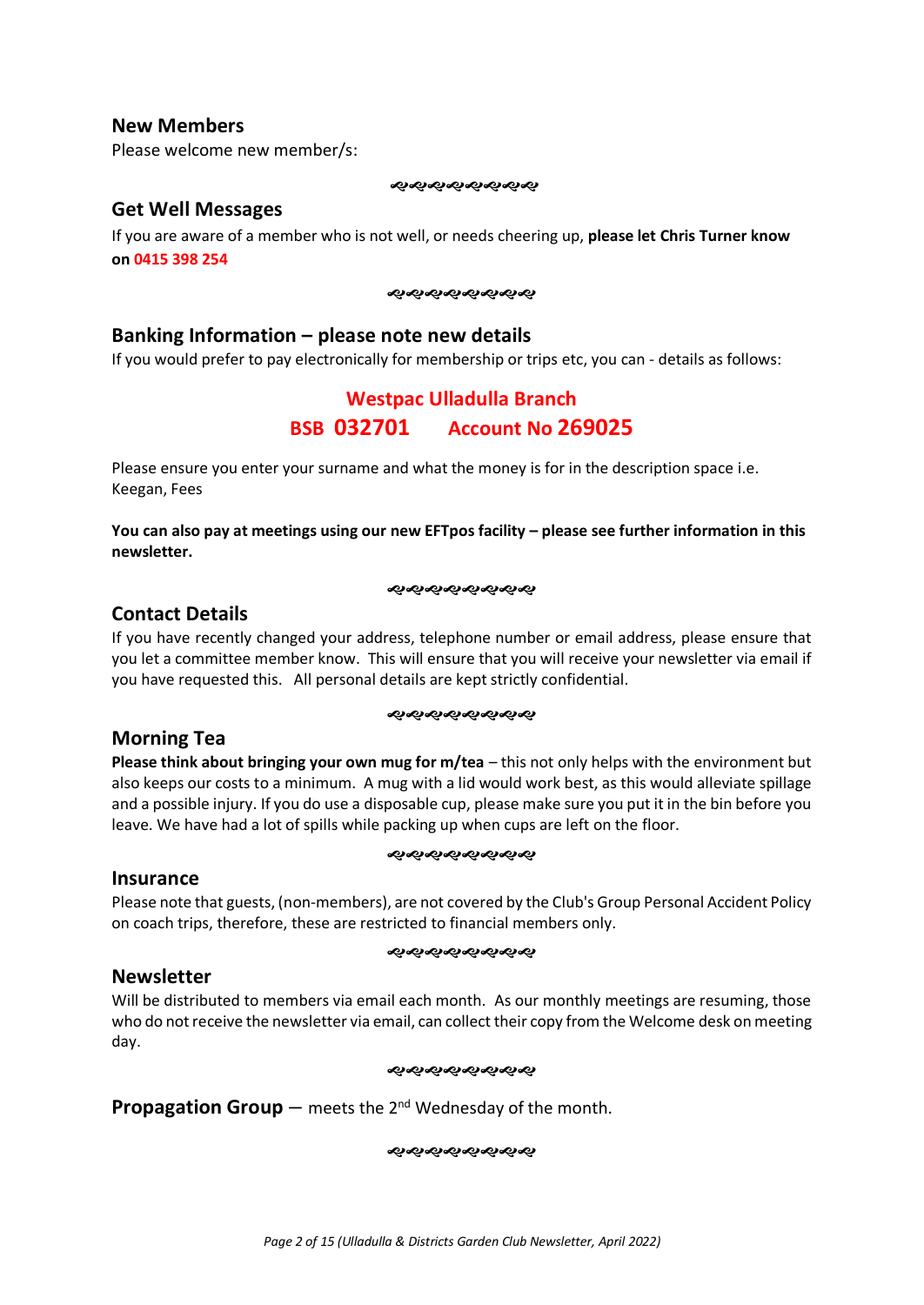# **President's Message**

The year seems to be flying by. The rain continues. However, as I write this message the sun is shining. Any tiny bit of sunshine makes everyone happy. As I look outside, I can see birds eating the nectar from all the native bushes and lizards lazing in the sun on a retaining wall.

As you know we don't have an April meeting because of ANZAC Day. Our next meeting is on May 30.

Usually in April the garden is deciding what plants, flowers and vegetables will be appearing over the winter months. My garden is confused.

Too much rain and overcast skies seems to have slowed some plant's growth. After further research I've learnt that heavy rain leaches nutrients in the soil and can trigger nutrient deficiency, affecting the plant growth.

Excessive soaking after rain showers and storms can ruin plants' roots, which in turn affects how plants grow. Waterlogged soil will push out oxygen. All parts of plants need oxygen to survive, so **if they don't have oxygen, they won't survive**.

Now to my real love. BROMELIADS.

I remember attending a garden club trip to the plant fair at Richmond some years ago. Magnificent flowers and plants. The bromeliad display was inspiring. I became enthralled by their diversity. They have truly stunning, colourful foliage, flowers, or both, and most are very, very easy to care for. Mass plantings put on a magnificent display in my garden.



Bromeliad is generally pest free. The only issue tends to be rot if it gets too wet. Either side of my front door are two pots full of bromeliads. They've been there for 18 years. Came with the house. They have red and green leaves with the most beautiful tiny little purple flower nestled in amongst the leaves. Amazing!

Hope to see you all at our May meeting.

Happy gardening!



.<br>[This Photo](http://dixies-heartandsoul.blogspot.com/2006_09_01_archive.html) by United States

[Sue Mc](https://creativecommons.org/licenses/by-nc-nd/3.0/)



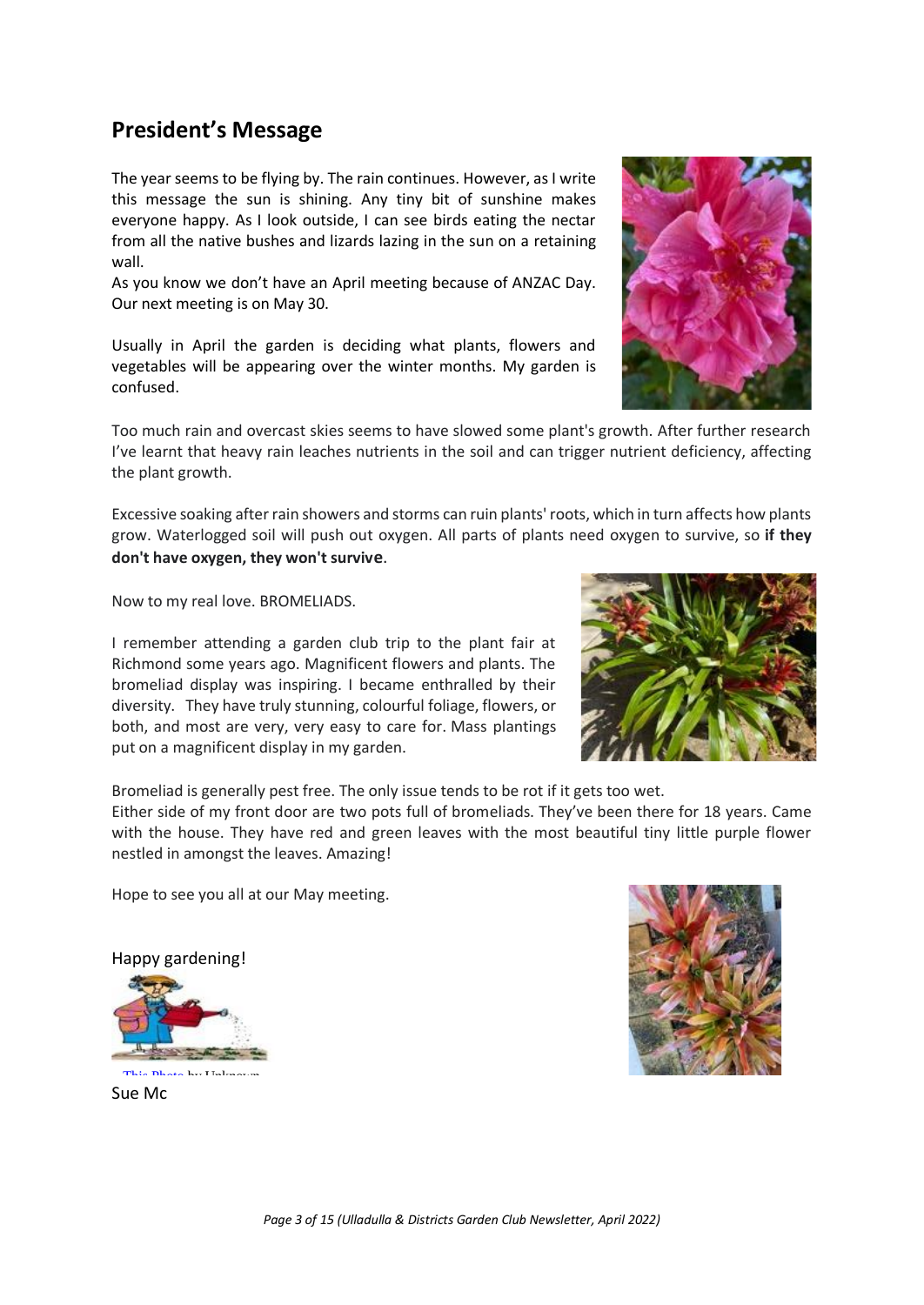# **Keeping everyone COVID safe for our meetings - update**

The NSW government has recently announced changes to the requirements for COVID management. Effective 18 February 2022, QR codes are no longer required on entry to the Church and mask wearing is no longer mandatory at our meetings (effective 25 February 2022).

Wearing a mask, however, is still recommended where social distancing is more difficult. If you feel this is the case in our meetings, you are encouraged to wear a mask.

At our monthly meetings, we must make sure everyone is protected and safe from COVID infection. It is frustrating but essential that we all still closely observe the following rules:

• Please do not come to the meeting if you are feeling unwell and have any cough or cold symptoms.

• Once you are inside the venue go to the Welcome Table as usual to record your attendance; this is for insurance purposes.

• After recording your attendance, move around the room in a clockwise direction to get your raffle tickets and view the Garden Gems, Competition and Trading table.

- Once you are seated, please remain in your seat until the morning tea break.
- Morning tea will continue to be served individually from the serveries in the kitchen.

• You may prefer to use your own mug otherwise all tea and coffee will be served in polystyrene cups. Biscuits will be served in individually wrapped packets.

• Hand sanitisers will be located at the entry and at strategic points in the meeting area. Please sanitise your hands regularly.

• Happily, singing and dancing is now allowed.

**����������**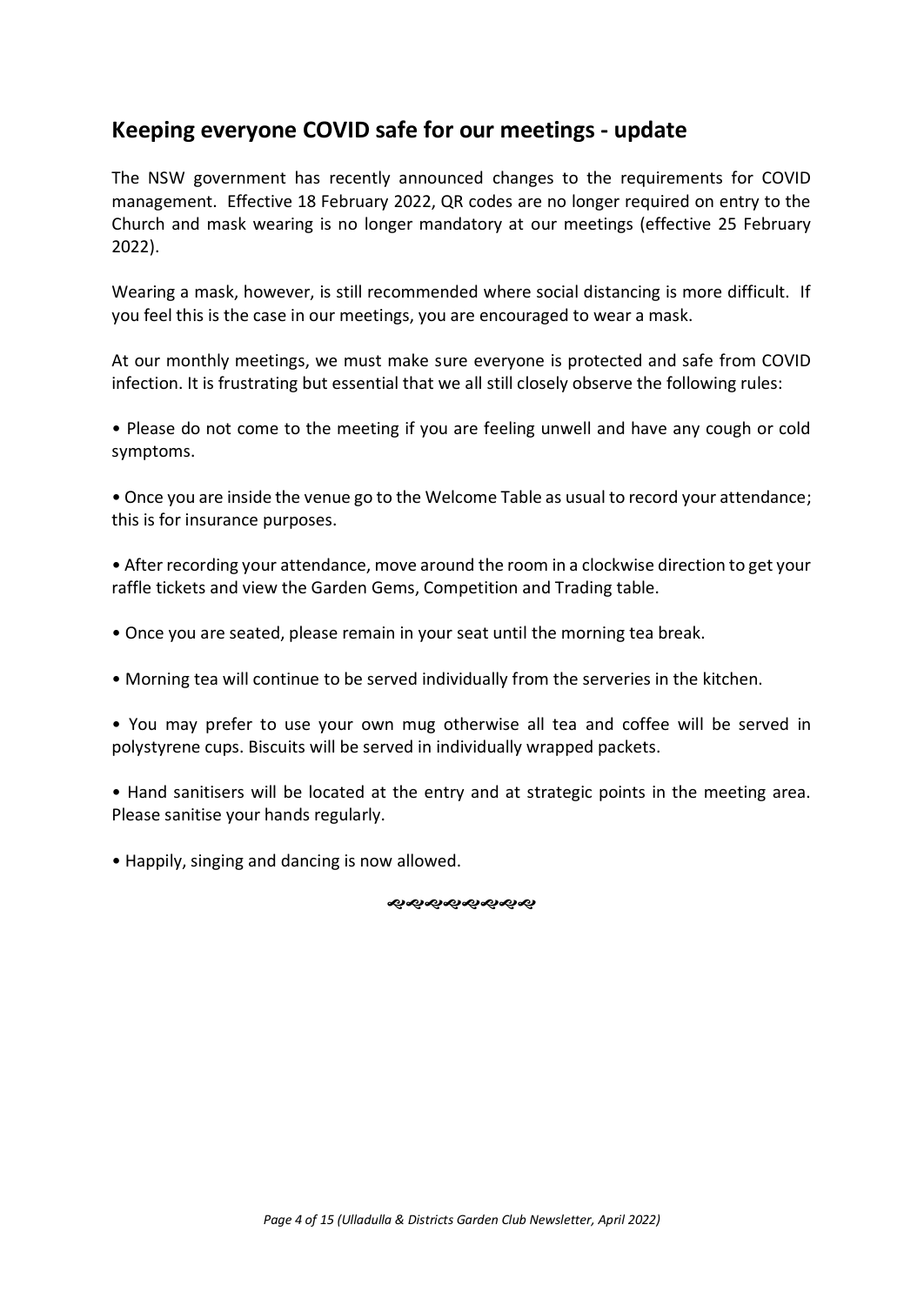### **Finance Report for March 2022 – Sue Hobson (Treasurer)**

| Funds held at Westpac and CBA at February 28, 2022 | \$15309.18 |
|----------------------------------------------------|------------|
| March Income                                       | \$7981.98  |
| March Expenditure                                  | \$1465.18  |
|                                                    |            |
| Cash Book and Westpac balance as of March 31, 2022 | \$21825.98 |
|                                                    |            |
| Bendigo Bank Term Deposit                          | \$7261.99  |
| Student' account                                   | \$2426.28  |

# **In case you missed it – Exciting news from the Treasurer**

Last September we started the process of changing our bank from the Commonwealth Bank to Westpac. We have now completely closed the CBA accounts so they can no longer accept payments.

If you wish to transfer a payment directly to our bank you need to use the following details.

**BSB: 032 701** 

**Account No: 269025**

### **Name: Ulladulla and Districts Garden Club Inc**

Please make a note of this and change our details in your payments list if you do online banking.

# **Garden Club EFTPOS**

I am happy to let you know that we now have the capability to take EFTPOS payments at our meetings. We have purchased the "Square" payment system which is easy and convenient to use.

Members will be able to pay for membership, trips and other sales from our Garden Club just by tapping a debit or credit card or using your phone payment option with our "Square" reader.

**Please see additional information regarding this payment method on the next page of this newsletter.**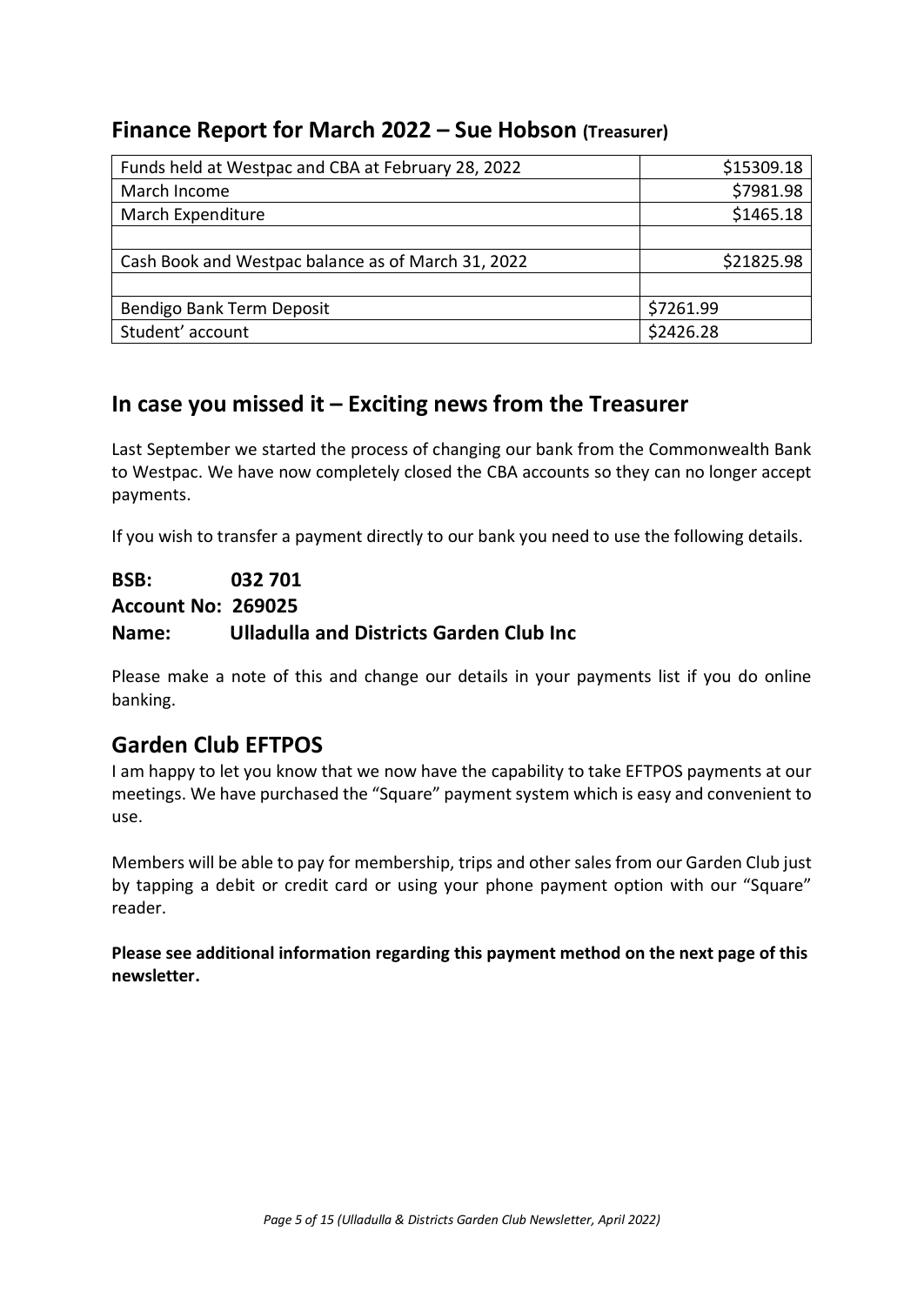# **In case you missed this last Month …**

# **Information from the Treasurer regarding "Square" payment method**

Good morning members

It has been surprising and pleasing to see so many of you taking the opportunity to pay fees and trip costs by card with our new "Square" payment system, however, as previously communicated, "Square" costs us 1.9% for each transaction. This can add up quickly when large amounts are being paid and will be a problem for us when the bills come in, as our income will be less than forecast.

Another drawback at the last General Meeting was that "Square" was so busy people had to queue, contributing to congestion in the room.

I would like to ask those of you who can, to pay online rather than waiting for a meeting to pay by card. This will achieve smaller queues and less cost to the club and ultimately to members as we will need to add the 1.9% to each "Square" payment to avoid losing this money.

You will be familiar with many businesses adding a small percentage when you pay by card, and we find that we will also need to do this. It is generally such a small amount that it is easily absorbed by the customer and I'm sure many of you will not mind this when weighed against the security and convenience of payments by credit or debit card.

I also want to make you aware that I will not be acknowledging online payments by email as I have previously. It is not needed as you will have records of the payment within your bank and can also send a notification of payment to us by email from your bank. If you aren't sure whether your payment has reached us, you are welcome to email me, and I will respond.

Lastly, if you want to pay by direct cash deposit in the bank branch you cannot have a name as the reference, only a number.

I would prefer a call or email to let me know you are going to do this, and I will give you a reference number so I can identify your payment.

If you don't have a number from me, you will need to email, text, or call me to let me know what number was used with your payment.

Thank you for your understanding and cooperation.

Sue Hobson

やややややややや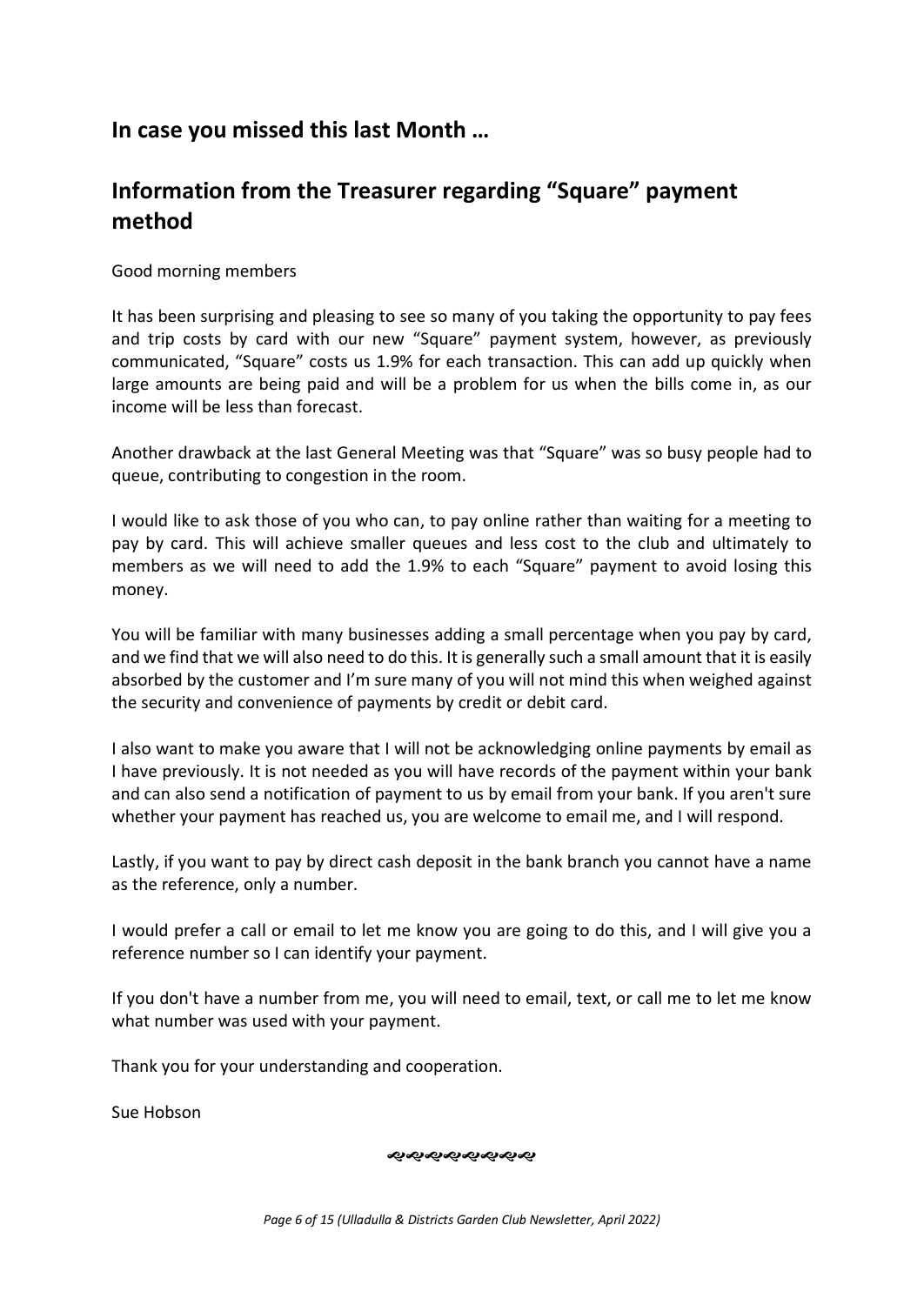### **About the Fauna in my Garden – Daryl Bishop**

### **About Moths**

I have lost my glasses somewhere in the garden. I am told (because the multi-focal lenses are imported) that they will take a minimum of 6 weeks to replace. Until that happens (because of my limited eyesight) it will be only short articles where I don't have to spend a lot of time checking my facts. I'll stay on the subject of moths (or their offspring).

The caterpillar of the silk moth *BOMBYX MORI* feasts entirely on the leaves of the mulberry tree. The caterpillars of most moths and butterflies can spin a type of silk thread, but with this one the silk is very strong, tough, and pliable.

When caterpillars are ready to metamorphize, it finds a likely spot away from mulberry leaves and begins to ooze a sticky silk thread from its spinneret. In the case of this caterpillar, the thread is so fine and strong that humans have used it to produce one of their most luxurious of materials.

When it first starts spinning, the caterpillar forms a flimsy curtain of threads between the mulberry leaves within which it is still clearly visible. After a few hours of work, the caterpillar stops attaching the silk to the leaves and begins to wrap itself. It uses about a kilometre of gummy thread to make the cocoon. Inside this cocoon, it becomes a pupae, (or chrysalis). Its body liquidises and reforms as an adult moth.

According to legend, in about 2700BC the Chinese Princess Si Ling Chi first discovered how to use the silk-worm cocoon (caterpillars) to make silk thread. She became known thereafter as the Silk Goddess.



The cocoons are plunged into boiling water, which kills the caterpillar and dissolves the sticky gum on the silk. The fine silk from several cocoons is twisted together and spun to make a usable thread. The fact that these creatures were already a pest on the mulberry tree, which were prolific and easy to grow, that they didn't need special equipment to spin the thread, all added to the 'magic' of the discovery. It was cheap and easy to produce and got rid of what was a nasty pest. The secret of silk making was kept by the Chinese for centuries.

These particular moths do not breed wild anymore. They are bred in captivity. Only a limited number of pupae are allowed to survive each season to be used as adult moths for breeding. The species and its silk have been improved over the years and is now a creature totally under human control, fed on chopped mulberry leaves.

BUT … its by product is beautiful. Not only does it feel luxurious, but it looks great. It is easy to work with, drapes well and lasts long. The Silk Goddess is still revered in China.

Just think, without these moths, use may never have been made of that track called the Silk Road and who knows what might have become of Marco Polo!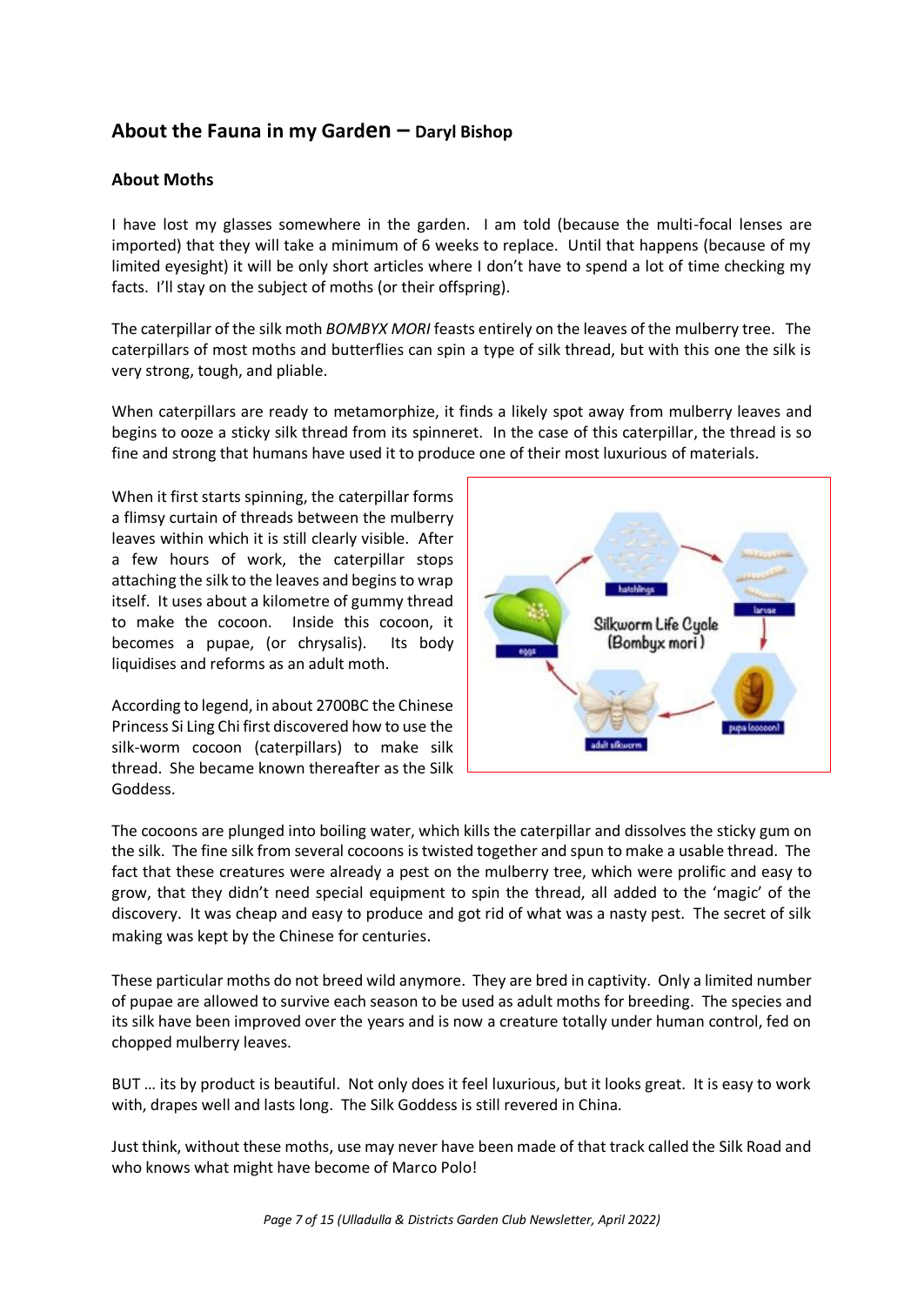# **Birthday flowers**

**April** Daisy and Sweet Pea **May** Lily of the Valley and Hawthorn **June** Rose

**ଜି ଏକ ଏକ ଏକ ଏକ ଏ** 

# **March Guest Speaker**

Guest Speaker for the March Meeting was Garden Club Member Gill Pisani. Gill talked about how she and husband, Tony, have discovered easier ways to manage and maintain their garden as they get older. Gill also talked about how she was inspired by visits to many other gardens either on our coach trips or locally through our many coffee mornings/open garden visits to members' gardens. Thank you Gill, we all enjoyed your talk.



ళుళుళుళుళుళుళు

# **Would you like to be a Member in Focus at one of our meetings?**

We would love to hear from any member in our club who can share their journey with us  $-$  it doesn't have to be garden related, or it can just be some photos that you can share with us – it is up to you.

You could be a new member or a long-standing member whose garden has evolved significantly since they last presented. Don't be shy as we can assist with your presentation.

If you are interested in sharing your knowledge and experiences with the club, please contact Colleen Ringe.

ೲೲೲೲೲೲೲ

# **Vale: Stan Hellyer**

Bev Hellyer advised us that Stan passed away on April 1. Stan, a kind and friendly man, was a member of our Garden Club for many years and often accompanied Bev on our trips. Our thoughts are with Bev and her family at this sad time.

#### やややややややや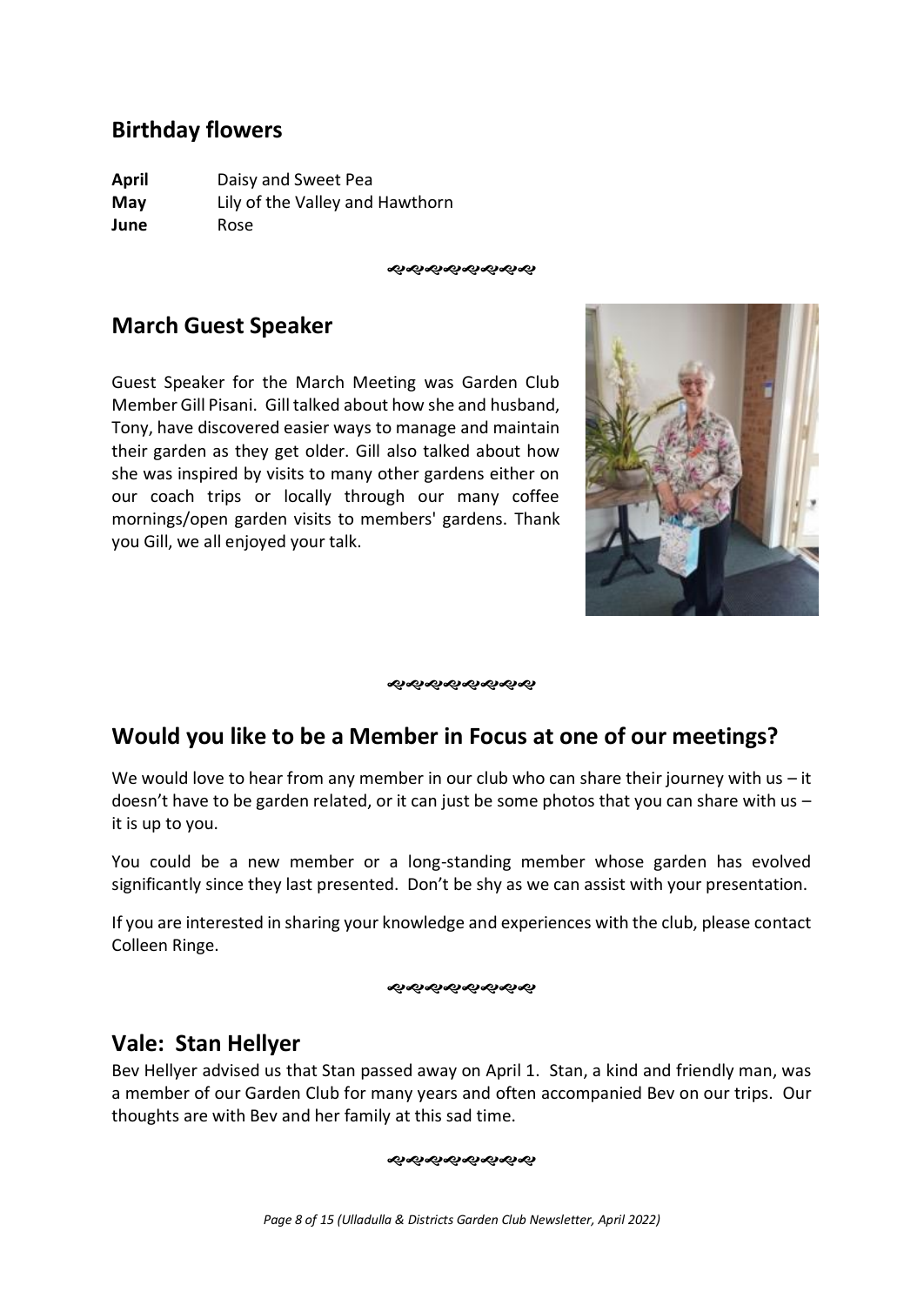# **Activities - Debbie Kendall**

### **NEW DEPARTURE TIME 6.30 am, Wednesday, 4 May: Day Trip to Bowral:**

**Please Note: New Departure Time – 6.30 am from Ulladulla Civic Centre,** with pick ups at Milton Bus Stop, near the corner of Church St & Princes Hwy, and at the Lake Conjola turn off.

Due to the road closures following the heavy rainfall, we will have to depart earlier than previously advised to allow for detours.

We will be visiting 3 Bowral GC members' gardens –The first two gardens are in Bowral, and the third garden is in Moss Vale which we will visit after lunch. Morning tea will be served by members of the Bowral Club at our first garden. As toilet facilities are limited, we will have a comfort stop before visiting our first garden.

Lunch and retail therapy will be at members' expense in Bowral Village.

**Due to some cancellations we now have a few seats available for this Day Trip. If you are interested in joining us then please give me a call on 0412 069 520.**

#### \*\*\*\*\*\*\*\*\*\*\*

**Tuesday, 31 May: Open Garden – POSTPONED until a date to be advised .**

#### \*\*\*\*\*\*\*\*\*\*\*

### **Monday 10 Oct – Thursday 13 Oct : 4 days/3 nights trip featuring Mayfield Gardens, Oberon.**

**Cost:** Price for this 4 day/3-night trip are twin share \$900 pp; single rate \$1140; triple share \$855.

**Deposits of \$200 DUE BY 25 APRIL -** final payment due by 30 August 2022.

**Travel Insurance: It is recommended that you consider taking out travel insurance in the case of any unforeseen circumstances.** 

#### *સ્વર્યસ્વર્યસ્વ* સંદર

### **FYI only – not an organised UGC trip**

Bathurst Spring Spectacular 10 Open Gardens for \$20 Sat Oct 29 and Sun Oct 30 [springspec@bathurstgardenclub.org.au](mailto:springspec@bathurstgardenclub.org.au)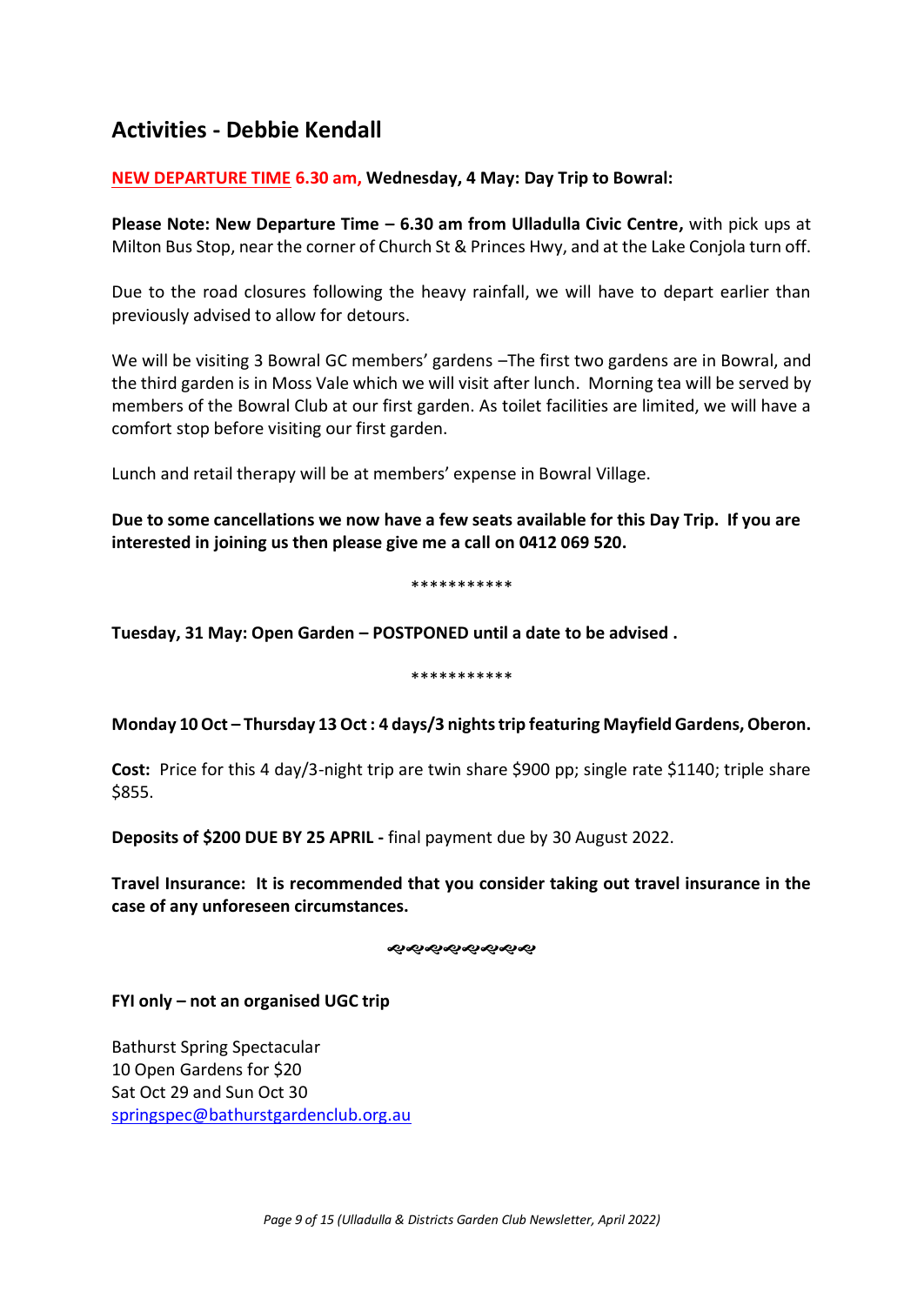# **Diary of a Thwarted Orchid Grower**

My garden has been so sodden, it has been a low priority to navigate the swampy lawn to check on the welfare of my orchid and update my orchid diary. In the course of my daily tasks, I have seen that many of my plants have not survived the ongoing rain and saturated soil – thyme, rosemary, lavender and a variety of natives; in fact, all the plants that thrived in the dry conditions three years ago. I was concerned that my orchid too had succumbed to the current conditions.

But despite all, it is limping along. There is no exciting new growth and what is there looks robust. It doesn't look as healthy as it did in January, and it is not doing nearly as well as the Crucifix orchid growing next to it in the ground or the one on the other side that is growing in a pot. They have really relished their new home after being purloined from the garden next door when they crept through the fence. The ground dweller is even sporting a bud!

I will keep you posted!

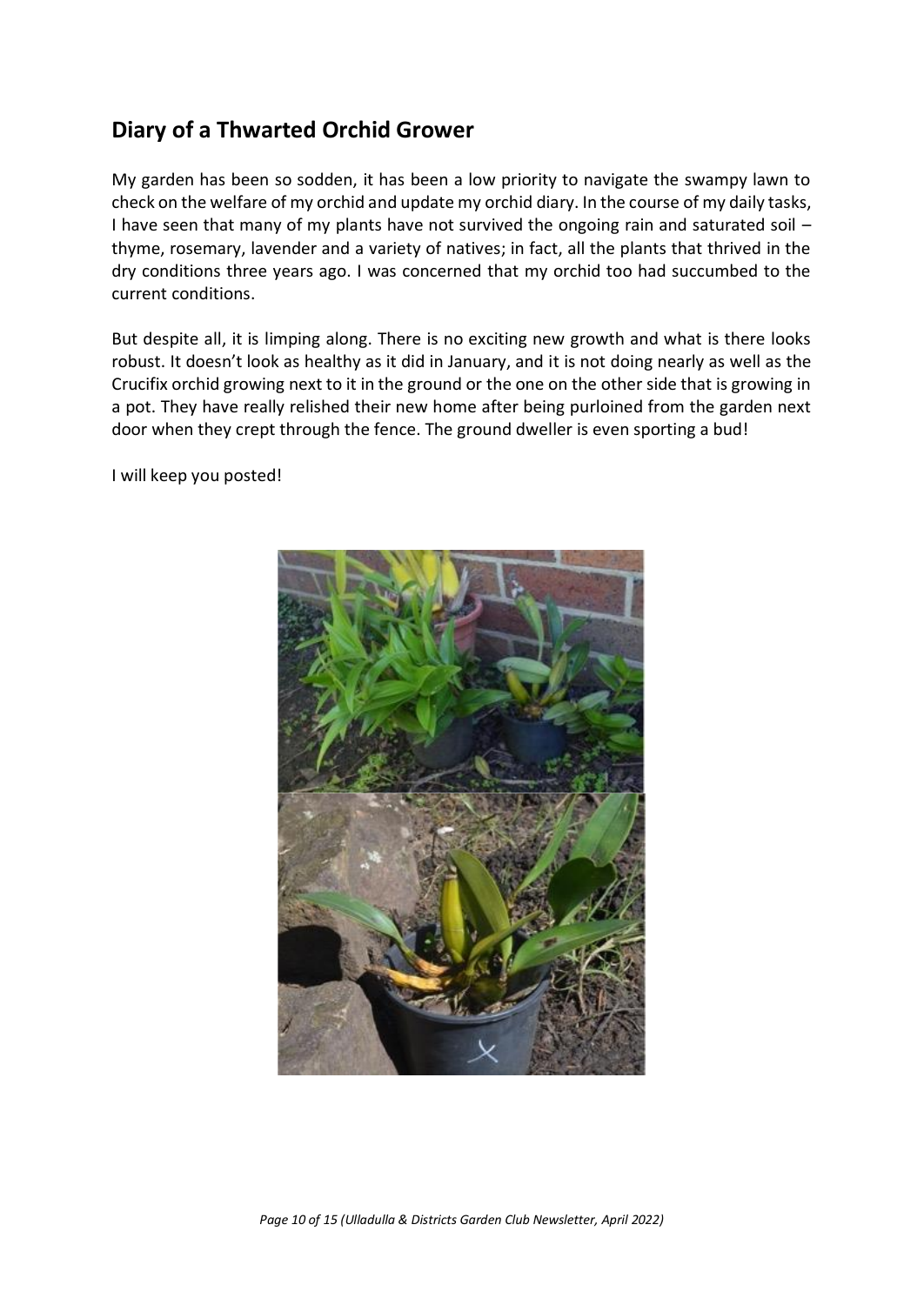# **Competition Results for March meeting:**

And the winners for **Shades of Blue** were:

1<sup>st</sup>: Sheila Gallant 2



2<sup>nd</sup>Catherine Craig



3<sup>rd</sup>: Gill Gibson



ക്കക്കക്കക

# **Competition for May 2022 meeting –One Perfect Bloom**

# **Competitions for 2022**

| June            | <b>Winter Wonders</b> |
|-----------------|-----------------------|
| July            | Camellias             |
| <b>August</b>   | <b>Succulents</b>     |
| September       | Orchids               |
| <b>October</b>  | Roses                 |
| <b>November</b> | Symphony in White     |

#### ଶ**ଏକଶ୍ୟକର୍ୟଟ୍ୟ**

### **Shirley Smith Award 2022 -** Hooray, we have a tip!

I read this hint on the Riverina Plants and Gardening Facebook page. This Facebook page is a great source of suggestions, but I've found you do need to be a little circumspect and trust your gardening values. I read that when you need to clear fallen leaves and debris from under shrubs and plants growing close to the ground, use a children's rake. Reportedly, it's much easier to manipulate in the small space. Of course, I thought that was crazy.

However, 12 months later when I was clearing rose leaves infected with black spot from underneath the bushes in my rose bed, I realised how handy a smaller rake would be. So next time I saw one in my favourite shop, I bought one. It wasn't a crazy idea; the smaller rake is great for clearing out tight spots. I commend the children's rake as a useful and inexpensive addition to your garden tool collection.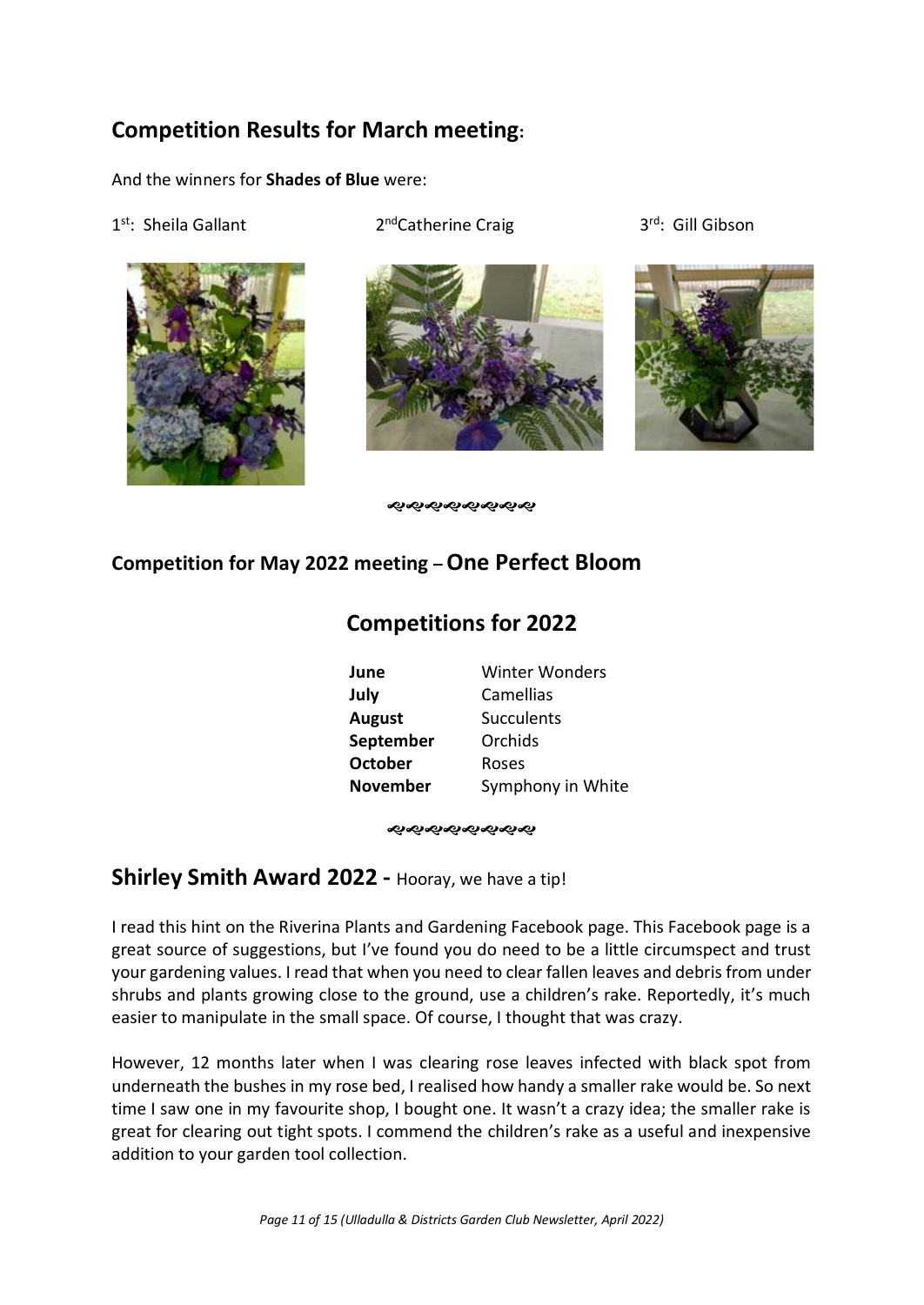### **Tumbarumba Garden** – **thank you Joii Harris**

As we start venturing out and resuming garden visits may I share with you our recent garden trip to Tumbarumba.

Martin and I, with our 12-year-old granddaughter enjoyed a week's getaway early in April. The highlight was a weekend at **Braymont Garden** in the Snowy Valley. The spectacular Autumn foliage greeted us with over 100 Manchurian Pears lining their driveway.

Garden owner, Chris Brayne has tirelessly transformed a 6-acre stock paddock, purchased in 2013, and created a beautiful garden. There is so much to see, enjoy - or simply take a seat and experience the tranquillity.

I loved the MASSIVE TREE CHURCH and certainly understand its popularity as a wedding venue. There's Indian Runner ducks swimming in the dam - also Rainbow Trout, so I was told. With an easy walk along the banks, over bridges, under pergolas past the hairy heaven cemetery, and all with a backdrop of the awesome Snowy mountains.

The garden is easy to get around. An abundance of garden beds, Iris, Dahlias, Lilies to name a few and a very artistic array of shrubs and trees with an abundance of eye-catching garden art. There's also the opportunity of some creative food treats and delicious coffee. Not to forget Obsession Wines next door. Admission charge is a very reasonable \$10.

Without a doubt, Braymont Garden is a garden to add to your Bucket List. I know I'm ready to return, there's so much to see in this area. Check it out on Facebook or come and talk to me.

Joii Harris



*Page 12 of 15 (Ulladulla & Districts Garden Club Newsletter, April 2022)*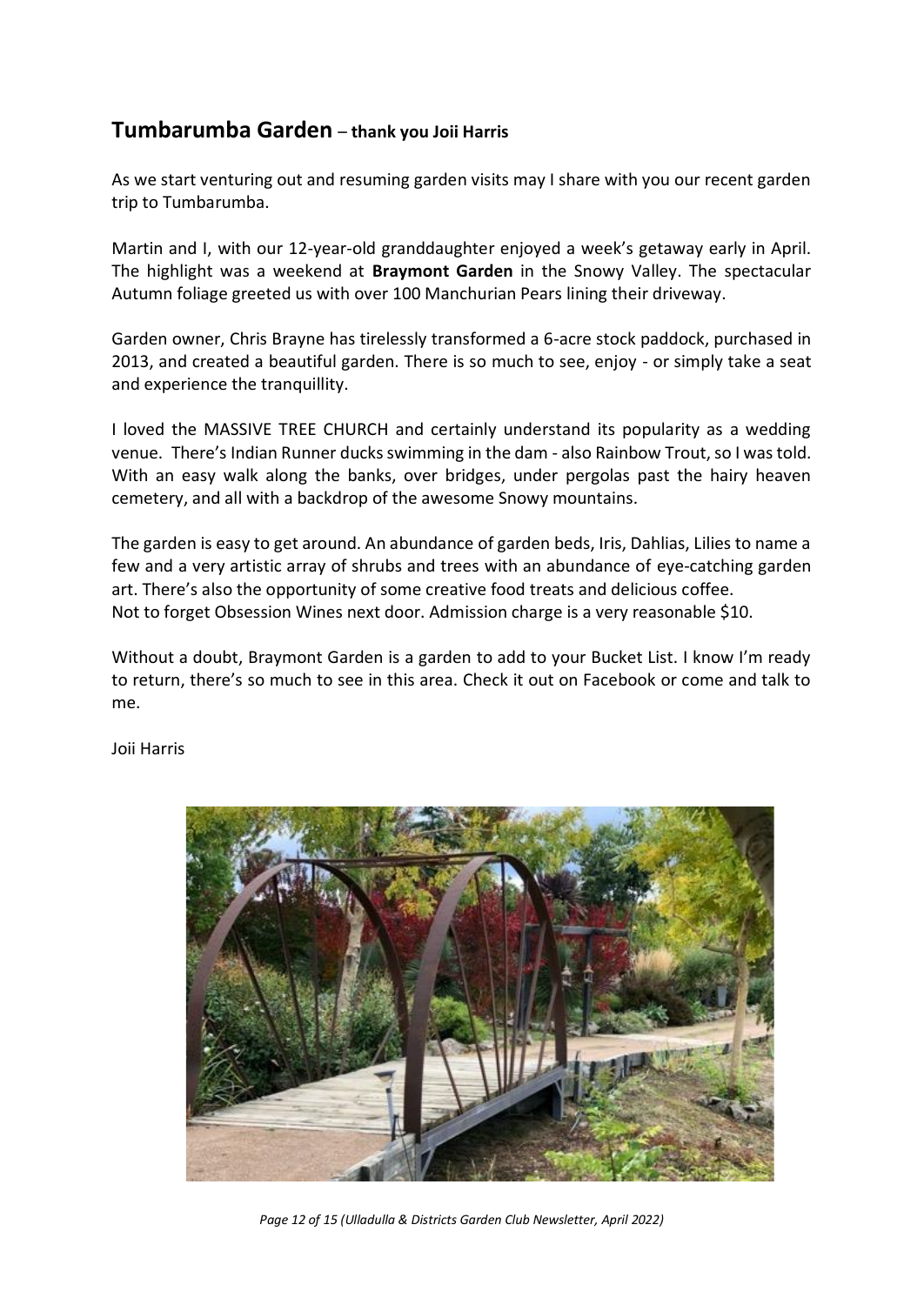### **More images from Braymont Gardens**





ଶ ଶ ଶ ଶ ଶ ଶ ଶ ଶ

### **Giant Rabbit Poo anyone? – Thank you to new member Sharon Kleinman**

Just wanted to let members know, Our neighbour has pet giant rabbits (so giant rabbit poo) I have googled rabbit poo as fertiliser, and it is apparently an excellent Source of nitrogen and a cold fertiliser so won't burn plant roots If any members would like some poo I can bag it up and bring in

### **Beautiful images from Ruth Fucile's garden**





*Page 13 of 15 (Ulladulla & Districts Garden Club Newsletter, April 2022)*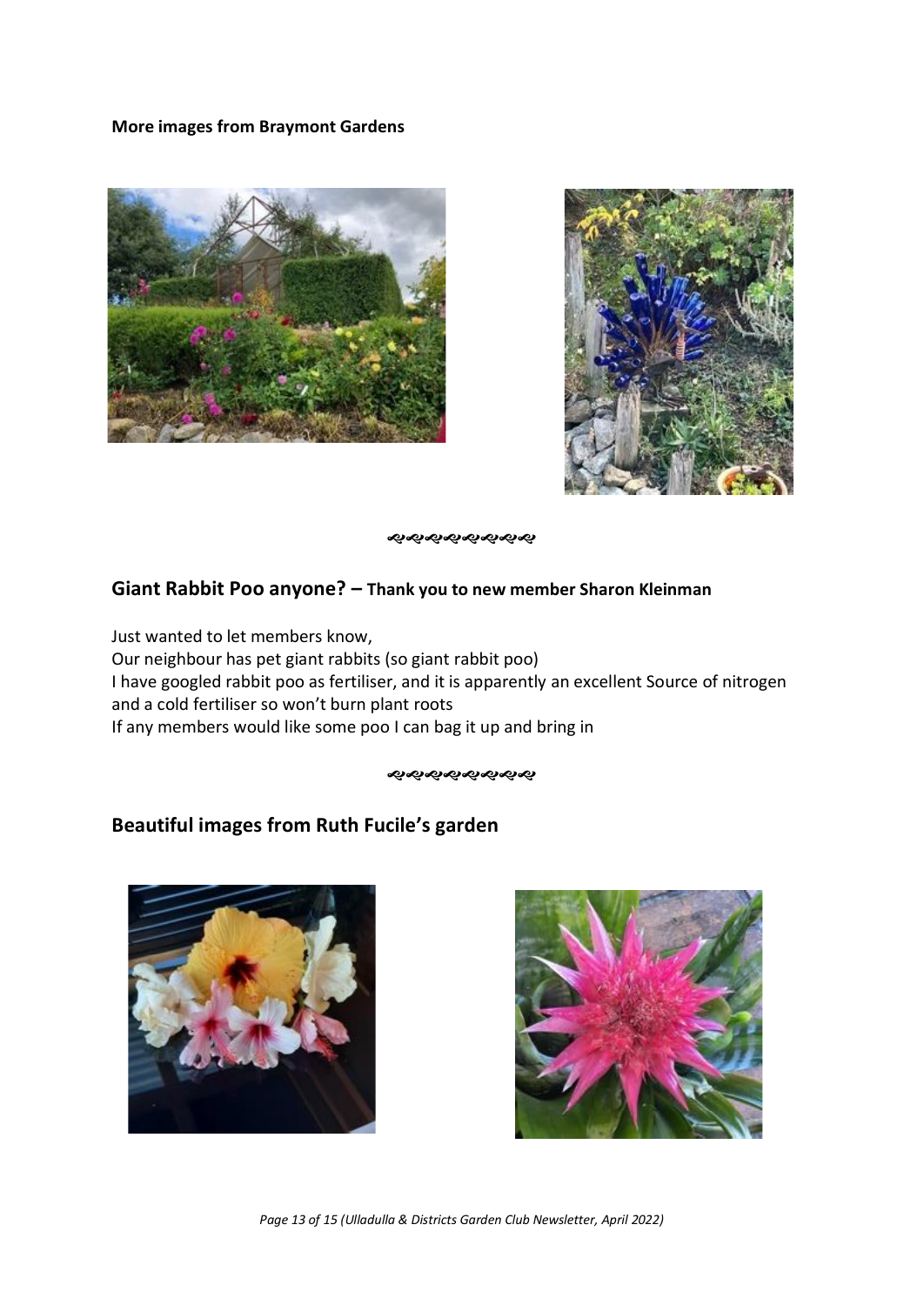### *Gardens and Landscapes of the Southern Highlands - Then and Now*

#### **at the**

### **Berrima District Historical & Family History Society Museum Reopening on 4 March, 2022**

Berrima District Museum has now reopened with all the regular displays available, and an exciting new digital exhibition installed in the Williams Gallery. This new exhibition, *Gardens and Landscapes of the Southern Highlands, Then & Now*, has been put together in conjunction with the **Australian Garden History Society (AGHS) Southern Highlands Branch**, its current Chair being Ruth Bailey.

The exhibition comprises ten digital screen displays along with glass-cabinet and wall-mounted displays. Featured are several old and new local gardens, stories and images about early prominent lovers of the district's landscape, and photograph collections of local horticultural events including Bowral's Tulip Time and Bundanoon's Garden Ramble.

Each of the screens features a different aspect of the *Garden and Landscapes* Exhibition, as listed:

- **Screen 1**: Exeter's Commercial Gardens (Linda Emery)
- **Screen 2**: A dozen local gardens that have featured in *Highlife* magazine. Prepared by Deborah McIntosh and photographs by Tony Sheffield (170 images).
- The gardens: Fifth Chapter, Carisbrooke, Highdown, Chinoiserie, Jean Flora, Frensham Sturt, Morton Views, Murrays Glen, Red Cow Farm, Secret Garden, Upper Woodlands, Suncrest and Watershed.
- **Screen 3**: The Hordern Gardens of Bowral: Retford Park, Milton Park and Hopewood (Linda Emery). **Screen 4**: Bangala, A House and Garden in Bowral. Prepared by Susan Hand and Ralph Suters.
- **Screen 5**: Louisa Atkinson's Sketch Book (66 images of her natural history and botanical drawings) given by Janet Cosh to the Mitchell Library in 1961.
- **Screen 6**: Three Talented Ladies: Charlotte Atkinson, her daughter Louisa Atkinson and Louisa's grand- daughter Janet Cosh. Prepared by Jenny Woodwell.
- **Screen 7**: Beautiful Bundanoon. A potpourri of modern images including of Bundanoon Gullies, bush fire scenes, and Bundanoon Garden Ramble photos (Joy Brown, Meg Nurse and Margie Thomas).
- **Screen 8**: Early photographs of Bundanoon Gullies by W A Nicholas, dating from c1890 (Bud Townsing).
- **Screen 9**: Yarrabin at 32 Kangaloon Road, Bowral, the former home of Tim & Keva North who were members of the AGHS. Prepared by Bud Townsing.
- **Screen 10**: Bowral's Tulip Time: images spanning the decades of its existence from 1961 (Philip Morton).

The content on the screens is complemented by the glass cabinet displays and wall mountings, and with some interesting terracotta garden features.

In the glass cabinets are a variety of displays, including works created by Louisa Atkinson and Janet Cosh and Elaine Musgrave, some garden award trophies and a collection of Tulip Time brochures. Photographs, images, and maps are displayed on the walls of the Gallery.

#### *Excerpt from #544 December 2021 Newsletter - Berrima District Historical & Family History Society Inc*

#### **����������**